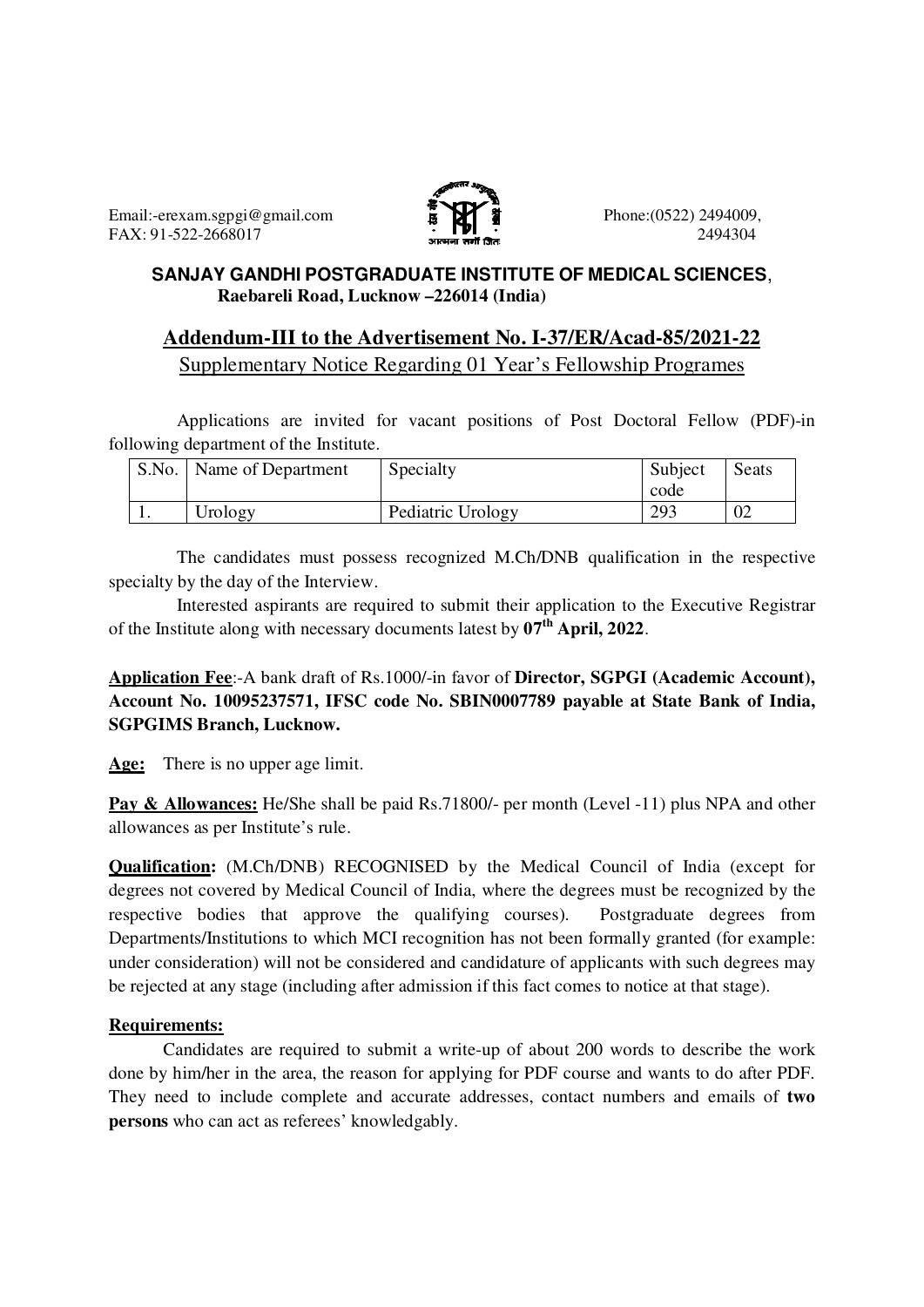# **Interview:**

- 1. The date and time of the interview will be intimated to the aspirants from the office of Head, Department concerned via email/SMS at least 01 week before the interview.
- 2. No TA/DA will be paid to the candidates for attending the interview.

**Executive Registrar**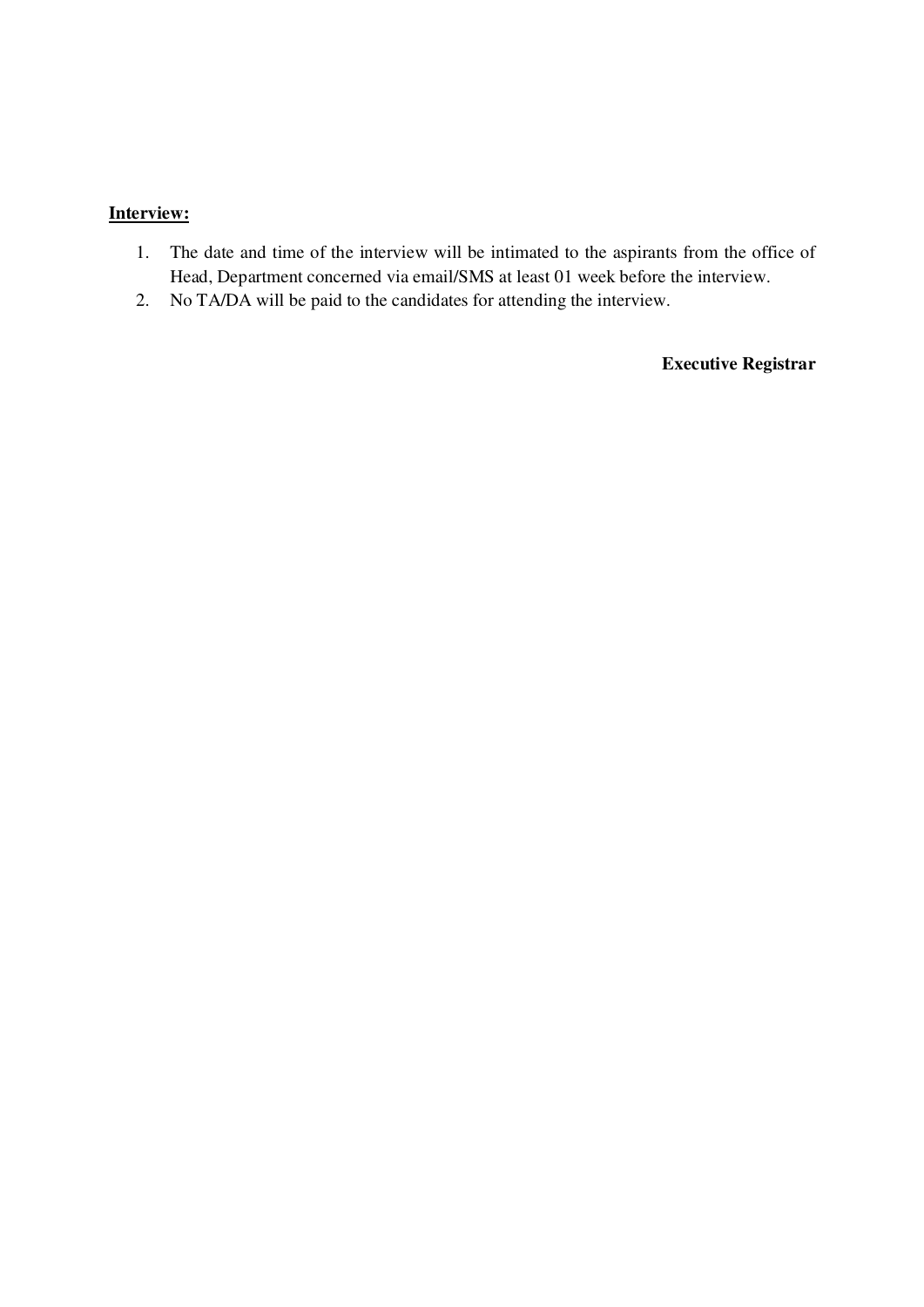

Sanjay Gandhi Postgraduate Institute of Medical Sciences, Lucknow 226014 Entrance Examination for Appointment to Post Doctoral Fellowship Program.

# **Advt. No: I-37/ER/Acad-85/2021-22** \*\***Office Use Only Screened By**(Name) **Eligible / Not Eligible Provisional** For Paste same Photo here Detail of Transaction: Bank Draft No: Name of Issuing Bank: Transaction Date : Candidate's Name:\* Contact No.: E-mail: Remark: Medical Council Registration Detail:\* Registration No. Date Mame of Medical Council Nationality: State of Domicile:\* Category:\* Date of Birth:\* Subject Detail:\* **Sl.No Specialty Program Code Preferences** PDF Father's/Husband's Name:\* Father's/Husband's Occupation:\* Marital Status:\* Gender:\* Sponsored Candidate:\* Mailing Address: \* Address: Line 1: Line 2: District: State: Pin code: Permanent Address: Address: Line 1: Line 2: